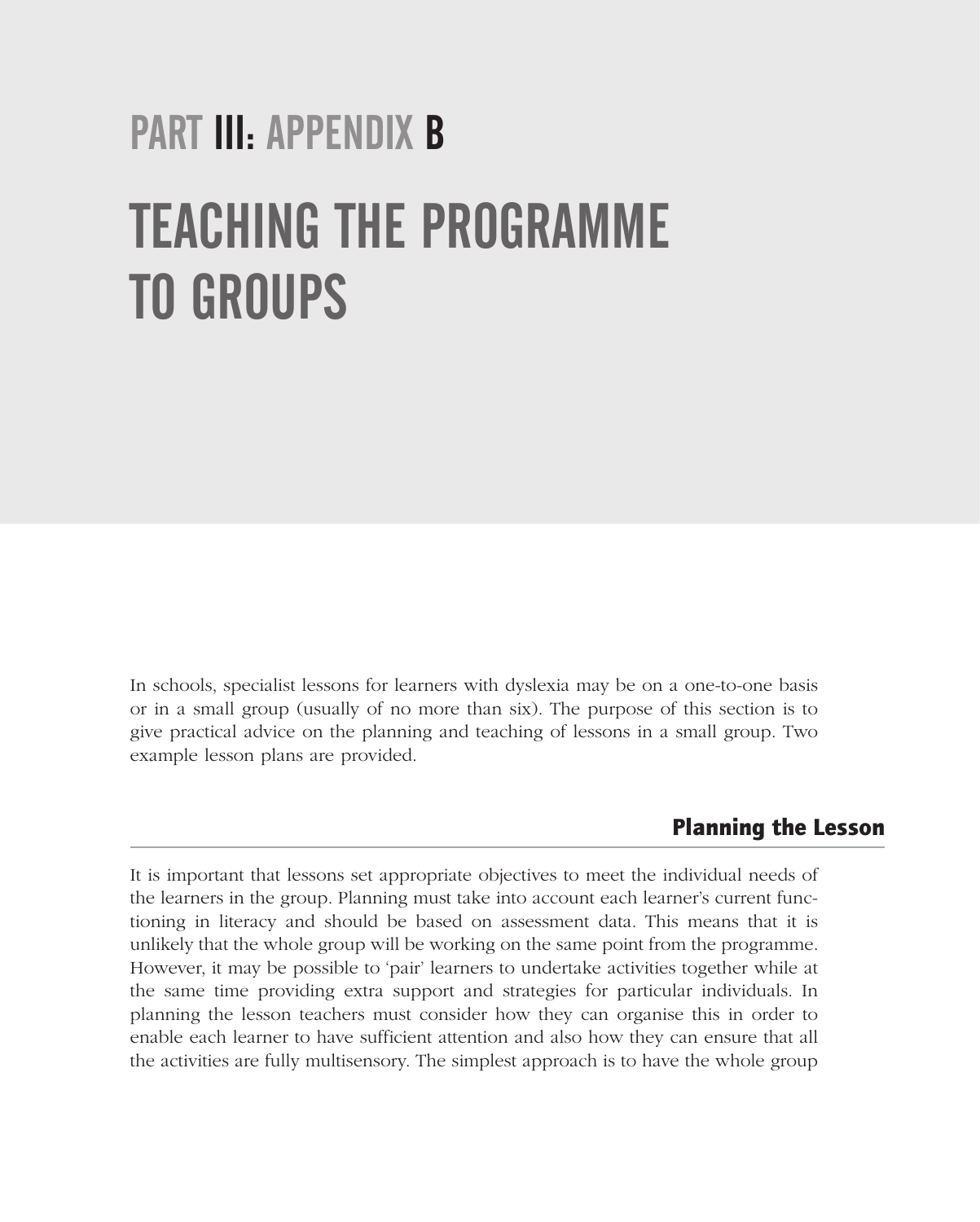work on the same element of the lesson but at their particular level. A learner may be paired with one particular student for alphabet or memory work, for example, and with another for reading or spelling activities. Sometimes learners may work as a whole group, sometimes in pairs, and at other times in threes within the same lesson, sometimes changing partners for different activities to ensure they work on appropriate learning objectives. At times a new Teaching Point might be the same for the whole group and at others times it will be different. In Lesson Plan 1, two of the learners are at a later stage but sometimes will need to fill in gaps or revisit insecure aspects from earlier in the programme which is why the phonogram 'b' is introduced to the whole group although reinforcement activities are at three levels.

Where learners are at very different stages of the programme then the group size should be smaller. In planning a lesson the teacher may sometimes anticipate that one member of the group will need more attention than the rest for a particular activity and may choose to make use of technology to free up enough time to give the right level of attention. An example of this can be found in Lesson Plan 2 (for three students) where one is working on the computer and another with pre-recorded spellings (self voice), thereby allowing the teacher to concentrate on one individual for a short period. Self-checking materials are also important and can be used to allow learners to check they have the right letter string in memory work or to mark dictated sentences independently.

#### Writing the Lesson Plan

Working with groups of learners is very demanding of a teacher's attention and it is essential to have a plan that enables the teacher to locate the next activity quickly. The plan should be simple, concise, and easy to follow. We would recommend that normally a group lesson plan is only one page in length. Abbreviations might be used, for example for learners' names, the name of an activity or game might be given without a description and routines note where the learner is up to (e.g., a Reading and Spelling Pack) but without stating the routine itself. This is very different from the way most teachers have to work when they are new to delivering structured language programmes. Often they can feel insecure with the routines to begin with and will need to write them on the plan giving as much detail as possible. However, in group teaching too much detail can interfere with lesson flow. Therefore the teacher will need to be experienced in delivering structured lessons, and confident with the multisensory routines and the teaching of concepts *before* they attempt to plan lessons for groups of learners who are at different stages of the programme.

On-going notes should be made of learners' responses to the activities: for example, the time taken to set out the alphabet, letters that were reversed or mis-sequenced, the length of the letter string achieved in memory work, details of any strategies used,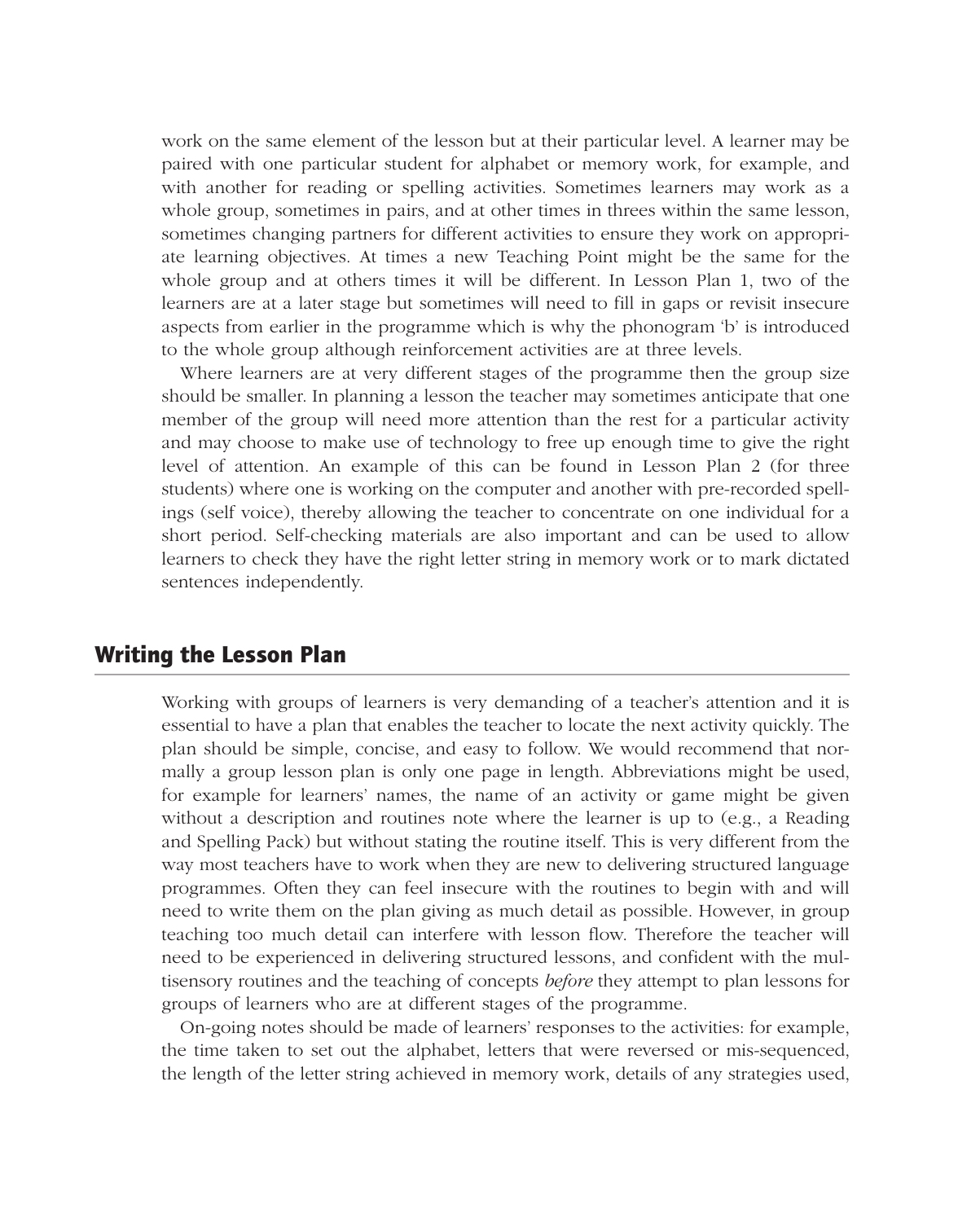time taken for the Reading Pack, and any errors in spelling or dictation. In the example lesson plans at the end of this section there is a column for this purpose. Comments will be in note form, but at the end of the lesson the teacher should write a detailed evaluation to inform planning for the next lesson.

#### Delivering the Lesson

In groups of more than three, learners will often be 'paired' for alphabet work with another person who is at a similar stage. In this case they will take turns to set out the wooden letters. This may involve one person setting out the first half of the alphabet and the other the second half (swapping over at the next lesson) or placing the letters in the arc alternately. Strategies can be given to support those individuals who are less secure with the sequence, such as a visual prop e.g., where the arc is written on a postcard for reference if required. An activity that is introduced to all the learners, for instance long and short vowel sounds, may be extended for some members of the group (e.g., by introducing the breve and macron symbols) so that individual learning objectives are met. One advantage of working in pairs is that learners work with each other on activities: tracing letters on each other's back, removing a letter from the arc for the other person to guess, showing their partner a card with a letter string to be remembered and then checking their response, etc. This makes lessons more manageable and allows the teacher to monitor all the students rather than concentrating on one pair at a time.

The revision exercise will focus on different aspects of the programme and so needs to be managed carefully. Sometimes learners may engage in a similar activity at their own level, e.g., group work on onset and rime with the wooden letters – one pair working with '-en' rimes, one pair with '-ash' and another with '-est'. The teacher might go round the pairs instructing them which letter to change to make a new word. At other times the group might be working on different activities, as in Lesson Plan 1 where some students are making words with the wooden letters, some are looking up given words in a dictionary, and others are working on a self-checking worksheet for spelling choices. In this example most learners are working independently, allowing the teacher to focus more on the learners using wooden letters as there is no written record to check their work. Similarly, in Lesson Plan 2, two of the group work on different types of worksheets, allowing attention to be given to the picture-sorting activity for suffix 'ed'. It is important to note, however, that learners should still be monitored while they are completing worksheets and the teacher should listen to them in order to check they are verbalising the answers (saying letter names as they circle or write them, reading the words in a wordsearch as they find them, etc.) to ensure that activities are always fully multisensory.

The Reading Pack can be handled in two ways: the pack can be gone through with the whole group starting with the phonograms that everyone has been taught and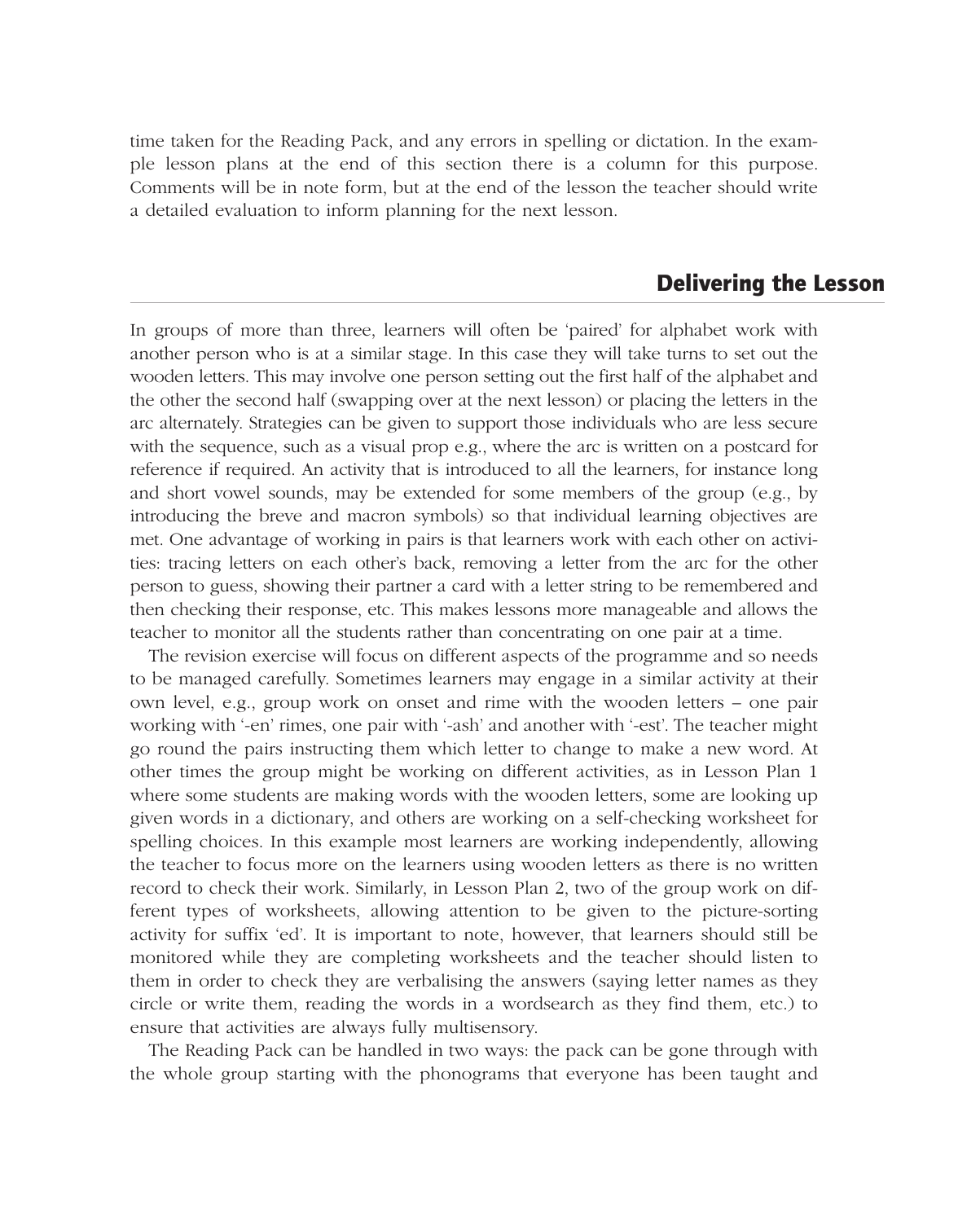learners stop participating at the point when the phonograms they have learned have been practised. In this case large cards will be needed (A4 size) so they can easily be seen by everyone. Alternatively, everyone can have their own pack of cards to go through individually with the teacher (while the others complete short independent activities e.g., an alphabet maze or dot-to-dot). The Spelling Pack can also be used with the whole group, starting with the spelling choices that everyone has been taught. At the appropriate point, some learners stop until the whole group has finished to then have their written responses checked. Alternatively the teacher can have a Spelling Pack for each child or pair (at the same level). The teacher can go round the students or pairs in turn using the spelling pack routine. While a response is being written down the teacher moves on to the next one.

The introduction of a new Teaching Point is one of the most difficult parts of the lesson when working with groups at different levels. Activities need to be carefully thought out in order to give the teacher time to direct each of the learners to discover the new Teaching Point for themselves. In Example Lesson Plan 2 one learner is discovering the new phonogram through feeling and identifying objects in a feely bag and then working out the common sound, but the other two learners have activities that involve listening to words. This is managed by asking one learner to listen to recorded words (or to sort pictures) and identify where they can hear the /s/ sound, placing a counter (or picture) in the appropriate box on a BME sheet, while the other learner works with the teacher listening to a list of words such as ring, song, hang, thing, lung, etc. and identifying the common sound  $\log$ . While two of the learners track the letter/s they have identified, the teacher can return to the one using the BME sheet to remind that learner of the rule for 'll' and 'ff' (covered in previous lessons) and to help them 'discover' how /s/ at the end of words is spelt (the flossy rule) using structured sentences.

Spelling and dictation can be managed in the same manner as the Spelling Pack, going round the group giving one word or sentence at a time to each pair (or individual if there are only three in the group). While one pair writes down their word (or sentence) the teacher moves on to the next pair. As this is fairly time consuming much less can be planned than in one-to-one lessons (see Lesson Plan 2). The lesson always ends with a game. Computer games that allow the teacher to enter selected words (e.g., Word Shark) can be used to practise the new learning. The teacher can enter a different list of words for each learner, allowing them to work individually thus avoiding any element of competition (other than competing against their own best performance). However, board games can also be individualised by having a set of cards for each learner (to spell or read) and have the advantage of helping to develop social skills. The teacher should use their personal knowledge of individual learners to plan appropriate games and activities.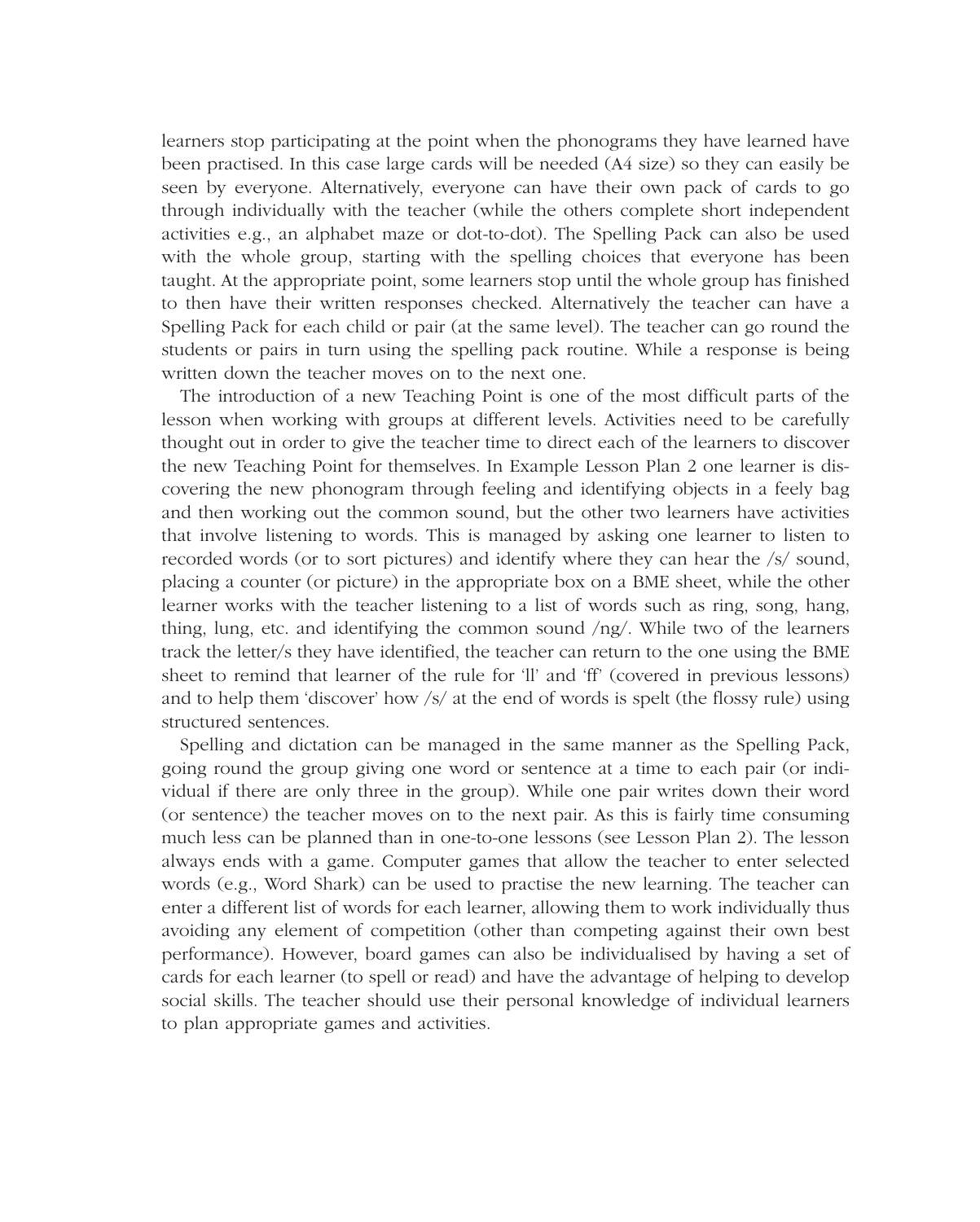### Lesson Plan Example 1

6 Children: AM, KE, JM, LP, PM, TD **Date:** Date: Aims/Objectives: Revise phonograms up to  $/k/$  (PM/TD), end blends (JM/LP), and long vowels vcv (AM/KE). Introduce 'b' /b/ to whole group and vc/cv syllable division. Alphabet Activities: In pairs, set out alphabet arc from A to Z, or in four quartiles (AM/KE). Identify vowels and long/short vowel sounds. Make three closed syllables. Guess the letter (20 questions). Memory Training: Auditory: letter strings using cards. JM//LP (3) PM/TD (4) AM/ KE (5). Visual: letter strings using cards. PM/TD (3) JM/LP (4) AM/KE (6). Revision Exercise: Change final letter: kin, kit, kid, kip (PM/TD). Find: cash, kick, sank, kidnap, in a dictionary (AM/KE). Worksheet: c/k choice  $(M/LP)$ . Reading Pack: Up to 'k' (whole group) and up to o-e (AM/KE). Introduce New Teaching Point: Trace letter on back and identify 'b' /b/. Take letter out of arc. Listen for /b/ in pairs of words: bun/fun, dig/big, said/bed, bit/sit. New Reading/Spelling Card: 'b' clueword: bat. Cursive Writing: Salt tray: practise 'b'. New Teaching Point into Reading: Syllable division: bandit, basket, Batman, cannot, hobnob (on board). Abbreviation: can't for cannot. Shared story for /b/ with different parts. Comments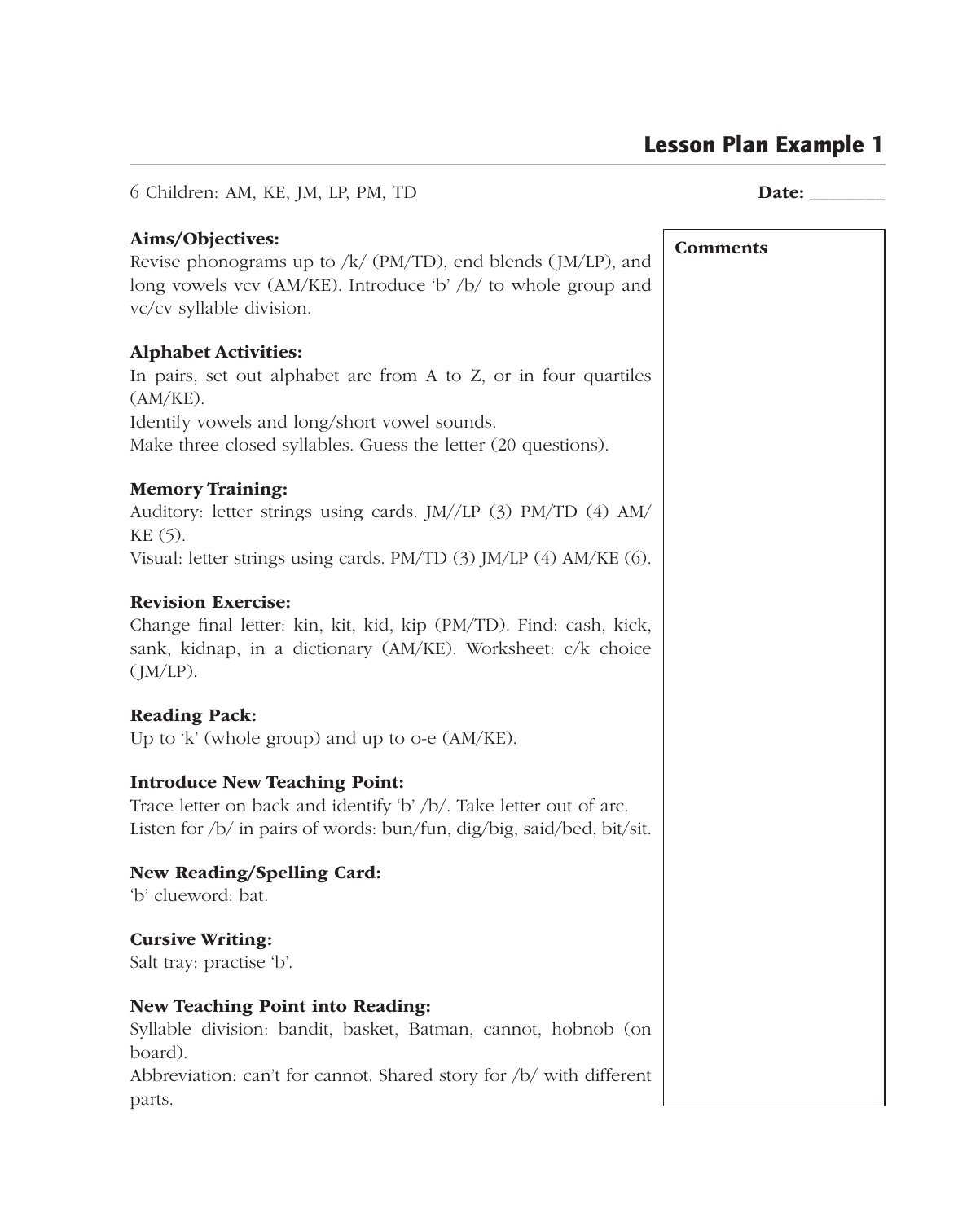| New Teaching Point into Writing:                                                                                                                                         |                 |
|--------------------------------------------------------------------------------------------------------------------------------------------------------------------------|-----------------|
| Join 'b' to 'e'. Crossword puzzle /b/ (3 levels).                                                                                                                        | <b>Comments</b> |
| <b>Spelling Pack:</b><br>Up to $/b/$ .                                                                                                                                   |                 |
| <b>Spelling Words:</b><br>1. Ben, bit, bet, bad, bap (PM/TD).<br>2. best, bent, stab, bandit, Batman (JM/LP).<br>3. bake, bride, bash, shrub, basket (AM/KE) (3 levels). |                 |
| Dictation:                                                                                                                                                               |                 |
| 1. Ben has a pet. (PM/TD).<br>2. Did Stan bend it? (JM/LP).<br>3. The bandit hit the bank and stole the cash (AM/KE).<br>(3 levels).                                     |                 |
| <b>Review:</b><br>SRR routine for /b/. Syllable division pattern vc/cv. Contraction<br>can't.                                                                            |                 |
| Game:<br>Snakes and Ladders Game with packs of Reading Cards (3 levels).                                                                                                 |                 |
| <b>Evaluation:</b>                                                                                                                                                       |                 |
|                                                                                                                                                                          |                 |
|                                                                                                                                                                          |                 |
|                                                                                                                                                                          |                 |
|                                                                                                                                                                          |                 |
|                                                                                                                                                                          |                 |



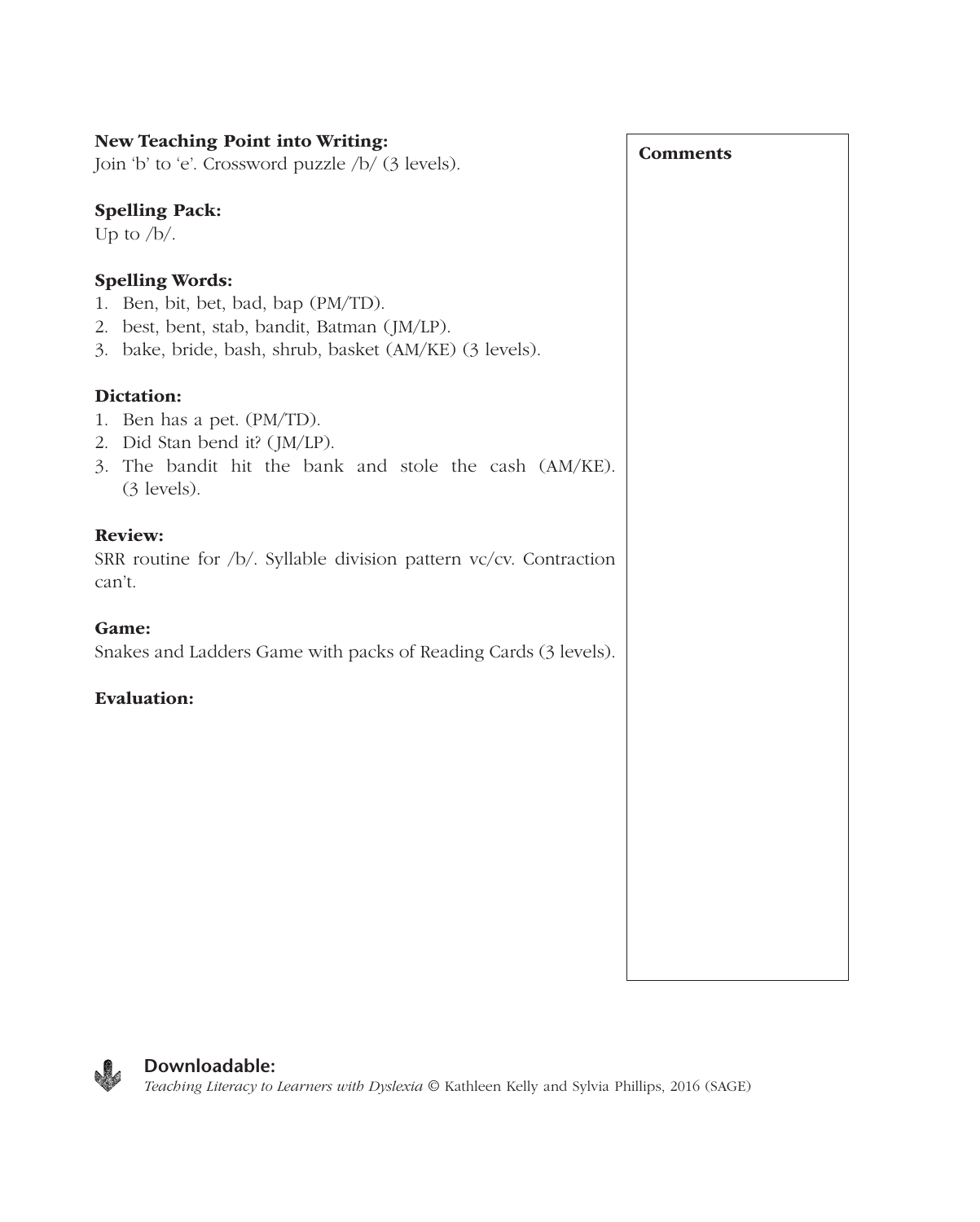## Lesson Plan Example 2

| 3 Children: FK, JS, TM                                                                                                                                                                                                                                                                                                    |                 |
|---------------------------------------------------------------------------------------------------------------------------------------------------------------------------------------------------------------------------------------------------------------------------------------------------------------------------|-----------------|
| Aims/Objectives:<br>Revise suffix 'ed' /d/ (FK), 'g' /g/, (JS) and '-ll' /l/ (TM). Introduce<br>'r' /r/ (FK), 'ng' /ng/ (JS) and flossy rule (TM).                                                                                                                                                                        | <b>Comments</b> |
| <b>Alphabet Activities:</b><br>Set out alphabet A to Z (JS), alternate sides of M (FK), at random<br>(TM).<br>Rapid naming of letters (All). Alphabet sequence cards (JS).<br>Dictionary exercise (FK) and sorting words into alphabetical<br>order (TM).                                                                 |                 |
| <b>Memory Training:</b><br>Auditory: 4/5 letter strings using rehearsal (TM/FK), and chunk-<br>ing $(JS)$ .<br>Visual: 4/5 letter strings (JS/TM), 6 letter strings (FK) using<br>visualisation.                                                                                                                          |                 |
| <b>Revision Exercise:</b><br>Figure ground exercise for 'g' (JS). Sort words with 'ed' into three<br>sets: /t/, /d/, /id/ (FK). Change sentences ('ll' words) into past<br>tense (TM).                                                                                                                                    |                 |
| <b>Reading Pack:</b><br>Up to 'g' (JS), '-ll' (TM), 'ed' /d/ (FK).                                                                                                                                                                                                                                                        |                 |
| <b>Introduce New Teaching Point:</b><br>Identify common sound /ng/ in words, use of mirrors, tracking<br>(JS).<br>Feely bag /r/, listen for target sound in pairs of words, tracking<br>sheet (FK).<br>BME sheet /s/ (recorded words), flossy rule, sentence tracking<br>(TM).<br>Handwriting routine and practice (All). |                 |
| New Reading/Spelling Card:<br>'ng' /ng/ (JS); $r / r /$ (FK); and 'ss' /s/ (TM).                                                                                                                                                                                                                                          |                 |